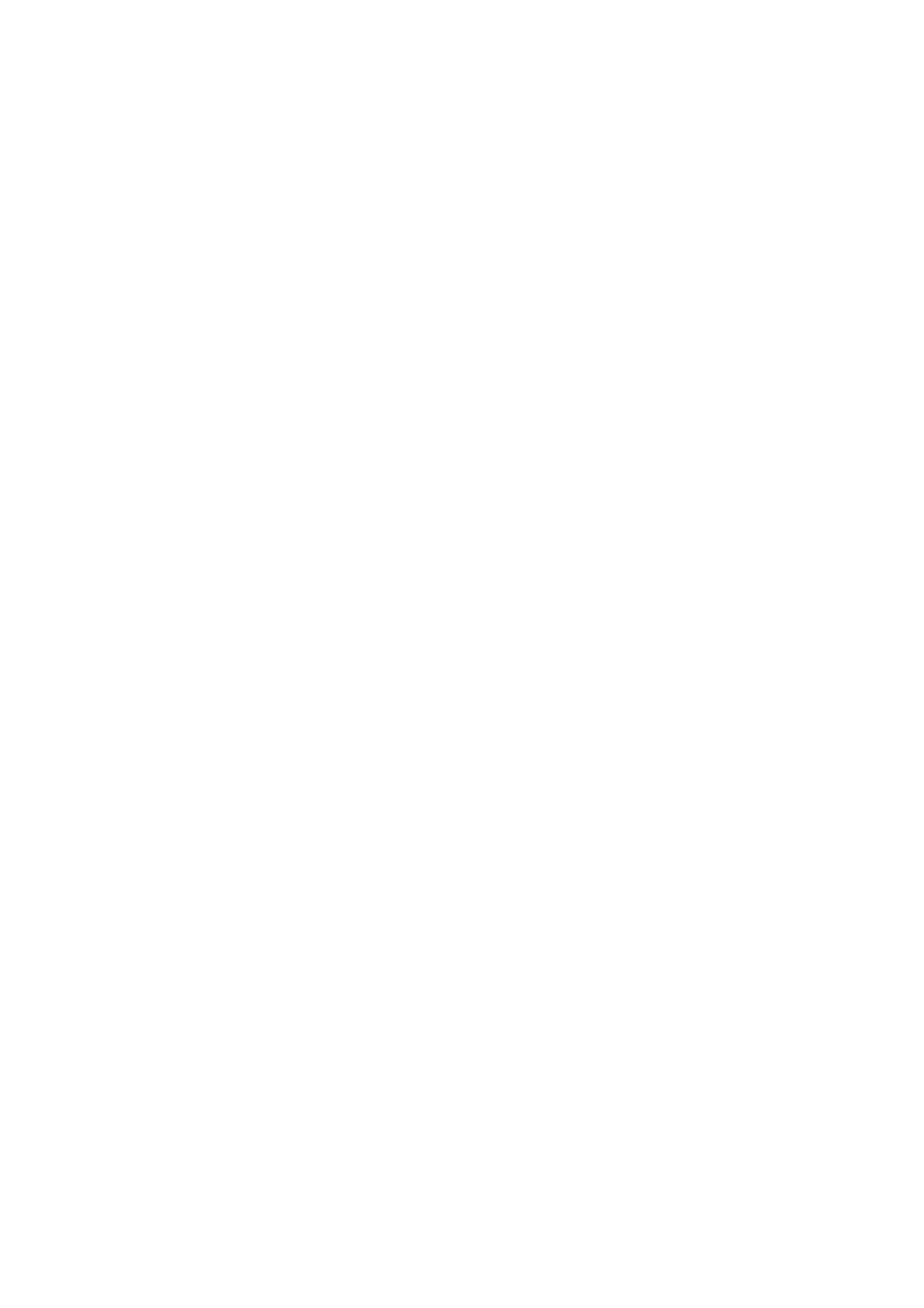#### **PRESENTI** : 12 **ASSENTI:** Limatola-Cerreti-Nelli-Giulianelli-Berti

## ASSESSORI ESTERNI PRESENTI: Biagioni-Bennardi

Il resoconto della discussione è contenuto nel verbale n. 22

Si procede alla votazione che dà il seguente esito: PRESENTI: 12 **VOTANTI: 12 FAVOREVOLI: 11 CONTRARI: 1 (BACCETTI) ASTENUTI: 0** 

Si procede alla votazione per la dichiarazione di immediata eseguibilità che dà il seguente esito: PRESENTI: 12 **VOTANTI: 12 FAVOREVOLI: 11 CONTRARI: 1 (BACCETTI) ASTENUTI: 0**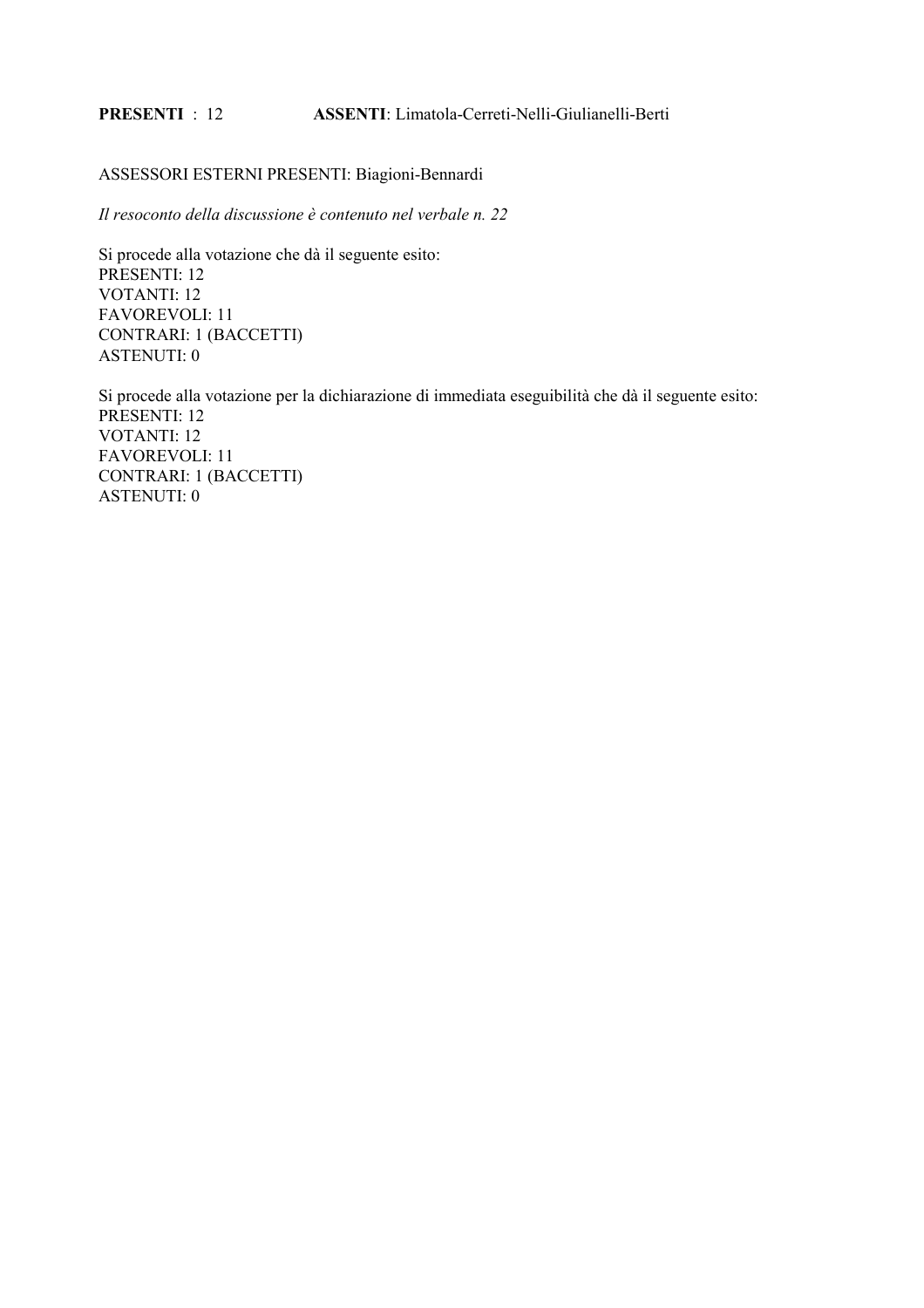# **IL CONSIGLIO COMUNALE**

VISTA la proposta presentata al Prot. 3292 del 05.03.09 da parte di Consorzio Agrario Provinciale di Grosseto Soc COOP -a.r.l. legale rappresentante Massimo Felice Neri, GMP Costruzioni srl Amm.re unico Pepi Paolo, Pepi srl Trasporti e Scavi Amm.re unico Pepi Paolo relativa alla richiesta di approvazione di una Variante al Regolamento Urbanistico: Scheda progetto n.11 a Ribolla:

VISTA la proposta presentata al Prot. 3293 del 05.03.09 da parte di Consorzio Agrario Provinciale di Grosseto Soc COOP -a.r.l. legale rappresentante Massimo Felice Neri, GMP Costruzioni srl Amm.re unico Pepi Paolo, Pepi srl Trasporti e Scavi Amm.re unico Pepi Paolo relativa alla richiesta di approvazione di Piano Attuativo: Scheda progetto n.11 a Ribolla;

VISTI gli elaborati a firma dei tecnici abilitati arch. Morini Marzio Flavio e arch. Montani Cristian costituiti da:

**VARIANTE SCHEDA 11:** 

Tav -1 Relazione tecnica

Tav – 2 Relazione di valutazione integrata

Tav -3 Relazione geologica di fattibilità

Tav – 4 Stralcio dello strumento comunale sovraordinato, scala 1:2000

Tav -4.1 Cartografia dei vincoli sovraordinati esistenti

Tav - 5 Stralcio dello strumento comunale sovraordinato con variante proposta all'ambito normato dalla scheda n, 11, scala 1:2000

Tay – 6 Stralcio della tavola allegata alla scheda progetto n. 11, stato attuale, scala 1:1000

Tav – 6.1 Stralcio della scheda progetto n. 11, stato attuale

Tav - 7 Stralcio della tavola allegata alla scheda progetto n. 11, stato di variante proposta, scala  $1:1000$ 

Tav – 7.1 Stralcio della scheda progetto n. 11, stato di variante proposta.

PIANO ATTUATIVO:

A.Stato di fatto

A-1 Stralcio dello strumento comunale sovraordinato, con l'individuazione della zona oggetto di lottizzazione, scala 1:2000

A-2 Estratto catastale, con l'indicazione dei limiti di proprietà e delle aree soggette a lottizzazione, scala 1:1000

A-3 Stralcio delle norme tecniche dello strumento comunale sovraordinato, attinenti alla zona da lottizzare

A-4 Cartografia dei vincoli sovraordinati esistenti

A-5.1 Rilievo topografico, scala 1:500

A-5.2 Profili altimetrici, scala 1:500

A-6 Documentazione fotografica

**B.** Progetto

B-1 Relazione illustrativa

B-2.1 Planimetria di progetto disegnata su planimetria catastale, scala 1:500

B-2.2 Profili di progetto, scala 1:200

B-3 Progetto plani volumetrico scala 1:500

B-4.1 Planimetria con individuazione Stralci funzionali, scala 1:1000

B-4.2 Planimetria con individuazione Lotti, Tipologie, Distanze, e Verde Privato, scala 1:500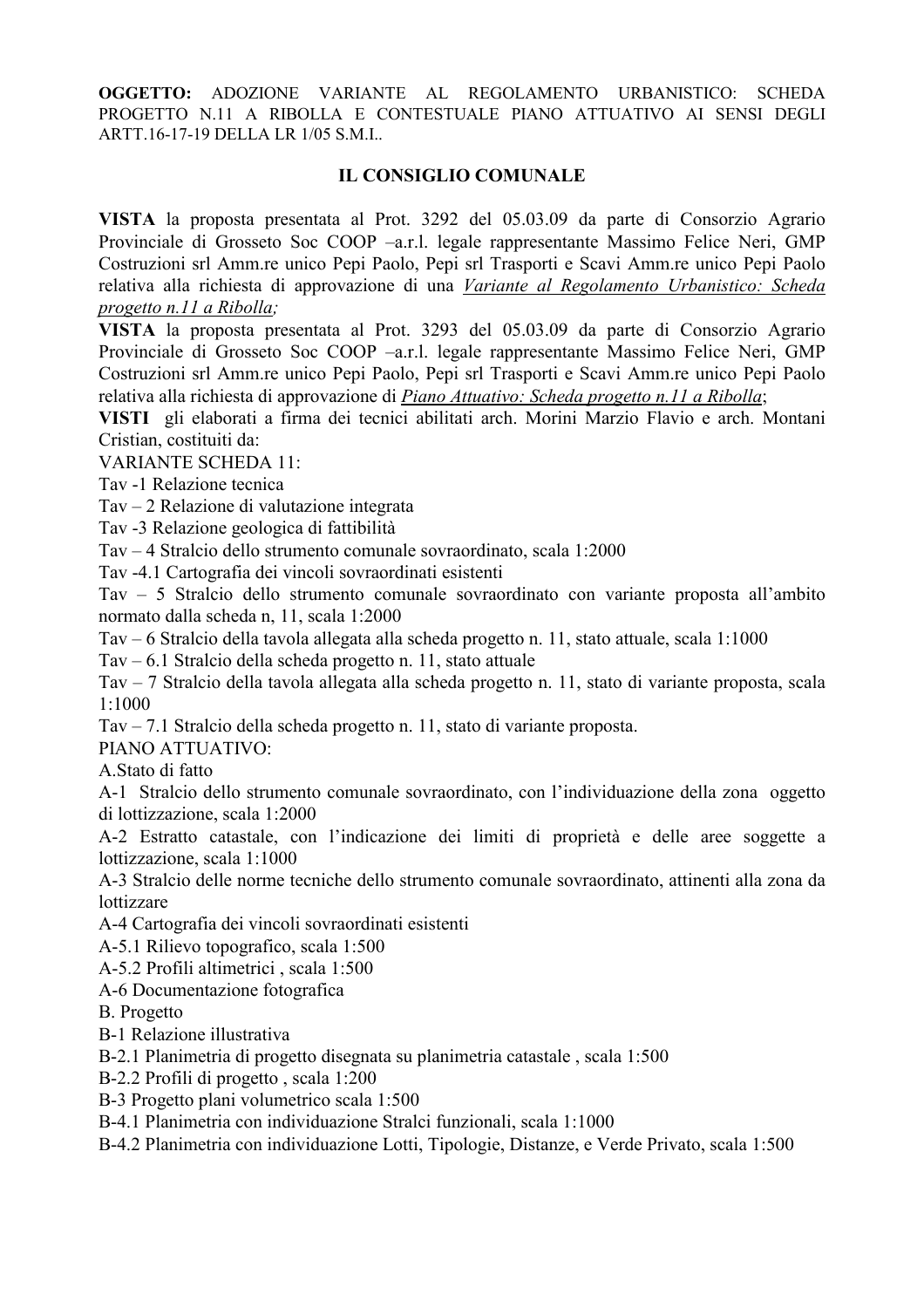B-4.3 Allineamenti d'obbligo ed area di massimo ingombro dei fabbricati scala 1:500

B-5 Norme tecniche di attuazione

B-6.1 Relazione di valutazione integrata

B-7.1.1 Planimetria generale con schema distributivo delle aree da cedere per opere di urbanizzazione primaria.

B-7.1.2 Planimetria e sezioni trasversali tipo, delle nuove strade di progetto

B-7.1.3 Profili longitudinali delle strade di progetto

B-7.1.4 Planimetria generale con schema distributivo delle fogne acque nere e chiare

B-7.1.5 Planimetria generale con schema acquedotto e linea gas

B-7.1.6 Planimetria generale con schema linea ENEL, illuminazione pubblica e Telecom.

B-7.2 Computo metrico estimativo delle opere di urbanizzazione primaria.

B-8.1 Tipologia A - Palazzina -13 alloggi

B-8.2 Tipologia B - Palazzina -11 alloggi

 $B-8.3$  Tipologia C – Palazzina -6 alloggi

B-8.4 Tipologia a schiera -Quadrifamiliari -4 alloggi

B-8.5.1 Tipologia a schiera E1 -Bifamiliari -2 alloggi

B-8.5.2 Tipologia a schiera E2 -Bifamiliari -2 alloggi

B-8.6 Tipologia a schiera -Monofamiliare -1 alloggio

B-8.7 Quadro riepilogativo dei dati della lottizzazione, generale e di dettaglio relativamente ai singoli lotti ed alle tipologie edilizie:

superficie totale area da lottizzare, cubatura, abitanti insediati, numero alloggi previsti, superficie lorda di pavimento, superficie verde pubblico e privato, superficie parcheggi pubblici e privati, superficie strade pubbliche e private, superficie coperta, superfici nette pavimentate, distanze dai confini, altezze massime.

B-9 Progetto della Piazza pubblica, sc. 1:200; rendering di studio

B-10 Verifica standard urbanistici di cui al decreto interministeriale 2 aprile 1968 n° 1444, L.122/89 e Del. C.R.T. n°233

B-11 Relazione geologica di fattibilità

B-12 Estratto autentico di mappa catastale

B-13 Schema di convenzione.

DATO ATTO che all'interno dell'area soggetta a piano attuativo e relative opere d'urbanizzazione insiste una proprietà del Comune identificata al catasto con Foglio 178 particella 18 e Foglio 158 p.lla 21;

CONSIDERATO CHE dalle verifiche istruttorie preliminari effettuate, l'Amministrazione Comunale ritiene utile valutare positivamente la riorganizzazione dell'area sottoposta a Piano Attuativo già in parte contemplata dagli strumenti urbanistici vigenti, rendendosi così necessario un adeguamento al Regolamento Urbanistico;

CONSIDERATO altresì che nell'ambito di detti procedimenti è necessario seguire il processo di valutazione ambientale al fine di garantire al Comune uno sviluppo sostenibile ed assicurare un livello elevato di protezione dell'ambiente e delle risorse essenziali del territorio, come prescritto dalle norme statali vigenti e dagli artt. 2 e 3 della L.R.T. 03 gennaio 2005 n. 1 e di verificare gli effetti attesi sul piano ambientale, territoriale, economico, sociale e sulla salute umana, come previsto dall'art. 4 del citato Regolamento di attuazione;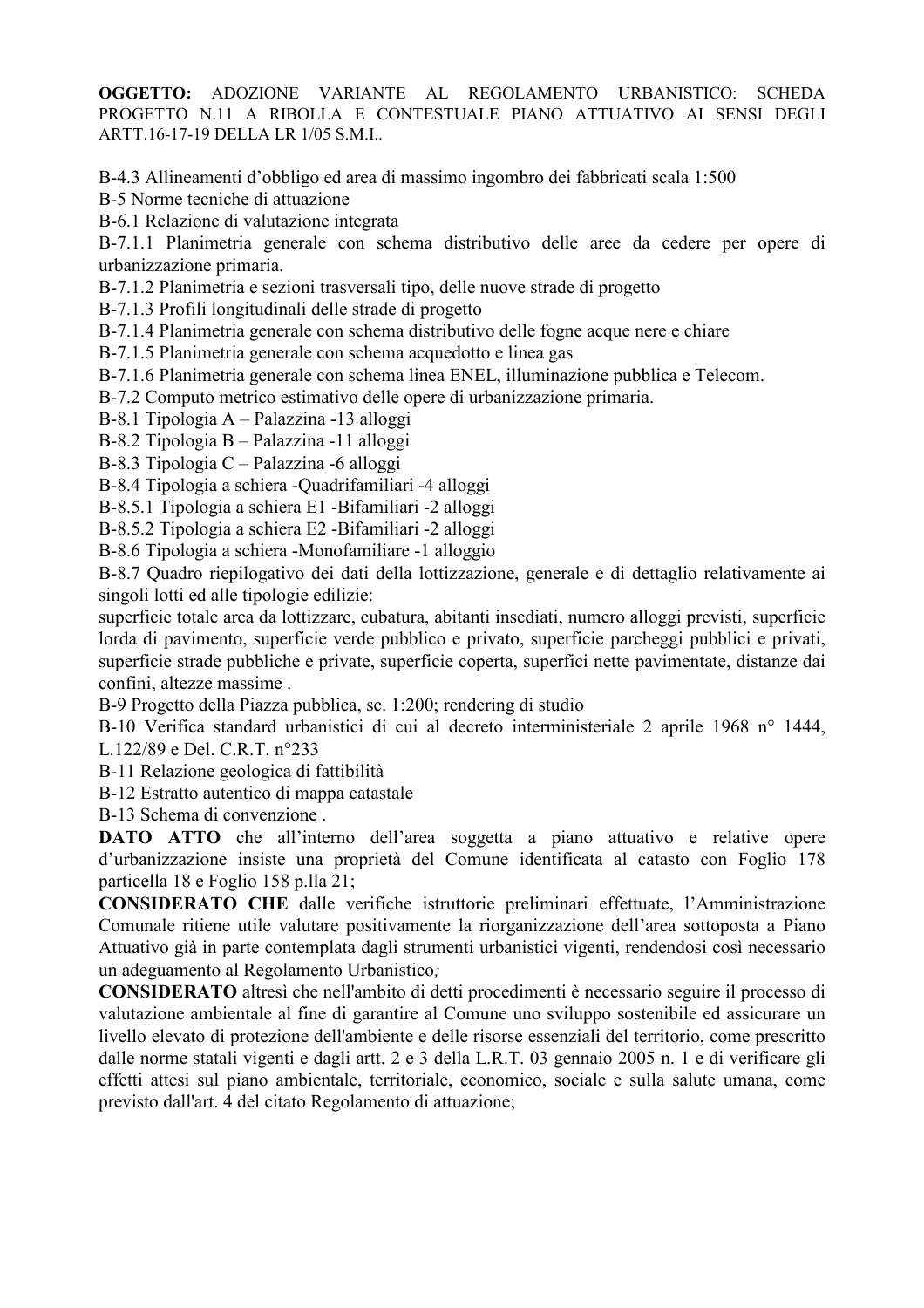CONSIDERATO che il procedimento è stato iniziato con DGM nº 27 del 10.03.09 "avvio del procedimento della Variante al Regolamento Urbanistico: Scheda progetto n.11 a Ribolla e contestuale Piano Attuativo: Scheda progetto n.11 a Ribolla, ai sensi degli Art.16-17-19 Della Lr1/05 smi.: Nomina del responsabile del procedimento, del garante della comunicazione e Avvio procedimento Valutazione Integrata."

**DATO ATTO** che l'iter procedurale di formazione delle varianti è quello degli art.15 e succ della Lr1/05 s.m.i. da adottare, ove possibile, nella medesima seduta consigliare contestualmente al Piano Attuativo, ai sensi dell' Art. 65 comma 4 della L.R.3 Gennaio 2005, n.1 "Norme per il Governo del Territorio" e s.m.i.;

VISTO il DPGRT 9 febbraio 2007, n. 4/R " Regolamento di attuazione dell'articolo 11, comma 5, della legge regionale 3 gennaio 2005, n. 1 (Norme per il governo del territorio) in materia di valutazione integrata";

**CONSIDERATO Che** la Parte II " Procedure per la VAS, la VIA e l'IPPC" del D. Lgs n° 152/06 così come aggiornata dal D.Lgs n° 4 del 16.01.08 in data 13.02.2009 è entrata in vigore;

**CONSIDERATO Che la Regione Toscana nelle more di adeguamento della Legge Regionale n°** 79/98 (VIA) e LRT n° 01/2005 (Norme per il governo del territorio) art 11 Valutazione Integrata e Regolamento 4/R, ha emanato una Circolare con DGRT n° 87 del 09.02.2009;

**DATO ATTO** che gli strumenti urbanistici qui in esame ricadono nel campo di applicazione del Reg. 4/R di attuazione dell'art. 11 comma 5 della LRT nº 1/05 e, quindi, sono soggetti alla Valutazione Integrata ;

PREMESSO CHE la L.R.3 Gennaio 2005, n.1 "Norme per il Governo del Territorio" individua agli art.16 e 19 la necessità della figura del Garante della Comunicazione per garantire la partecipazione dei cittadini in ogni fase del procedimento di formazione dell'atto di governo del territorio:

VISTO il Regolamento per l'esercizio delle funzioni per la Comunicazione approvato con Del. C.C. n.21 del 21-05-2005;

DATO ATTO che con DGM n° 30.09.08 "ATTIVAZIONE  $161$  del "UFFICIO PARTECIPAZIONE" NEL SETTORE N. 1 "SEGRETERIA, PERSONALE, AFFARI CITTADINO". **GENERALI,** DECENTRAMENTO, **SERVIZI**  $AL$ **MODIFICA** REGOLAMENTO SULL'ORDINAMENTO DEGLI UFFICI E SERVIZI" è stato istituito l'Ufficio Partecipazione dei cittadini.

RITENUTO, altresì, che ai sensi dell'art. 19 della L.R. 1/05, l'ufficio della partecipazione debba occuparsi anche delle attività di garanzia delle forme di conoscenza a tutela del cittadino per i procedimenti più importanti di trasformazione del territorio operati da privati, in maniera da offrire alle persone un referente unico e chiaramente individuato da cui possano facilmente attingere informazioni;

DATO ATTO che il dott. Marzio Marziali dell'Ufficio della partecipazione è stato nominato deliberazione di GM nº 27 del 10.03.09 "Garante della Comunicazione" per garantire la partecipazione dei cittadini in ogni fase del procedimento di formazione dello strumento urbanistico di cui trattasi:

**DATO ATTO** ai fini della comunicazione

che in data 09 gennaio 2009 si è tenuta a Ribolla un'assemblea pubblica molto partecipata dalla popolazione invitata con una lettera per ogni famiglia dove sono state anticipate ed illustrate tutte le proposte di governo del territorio qui in esame;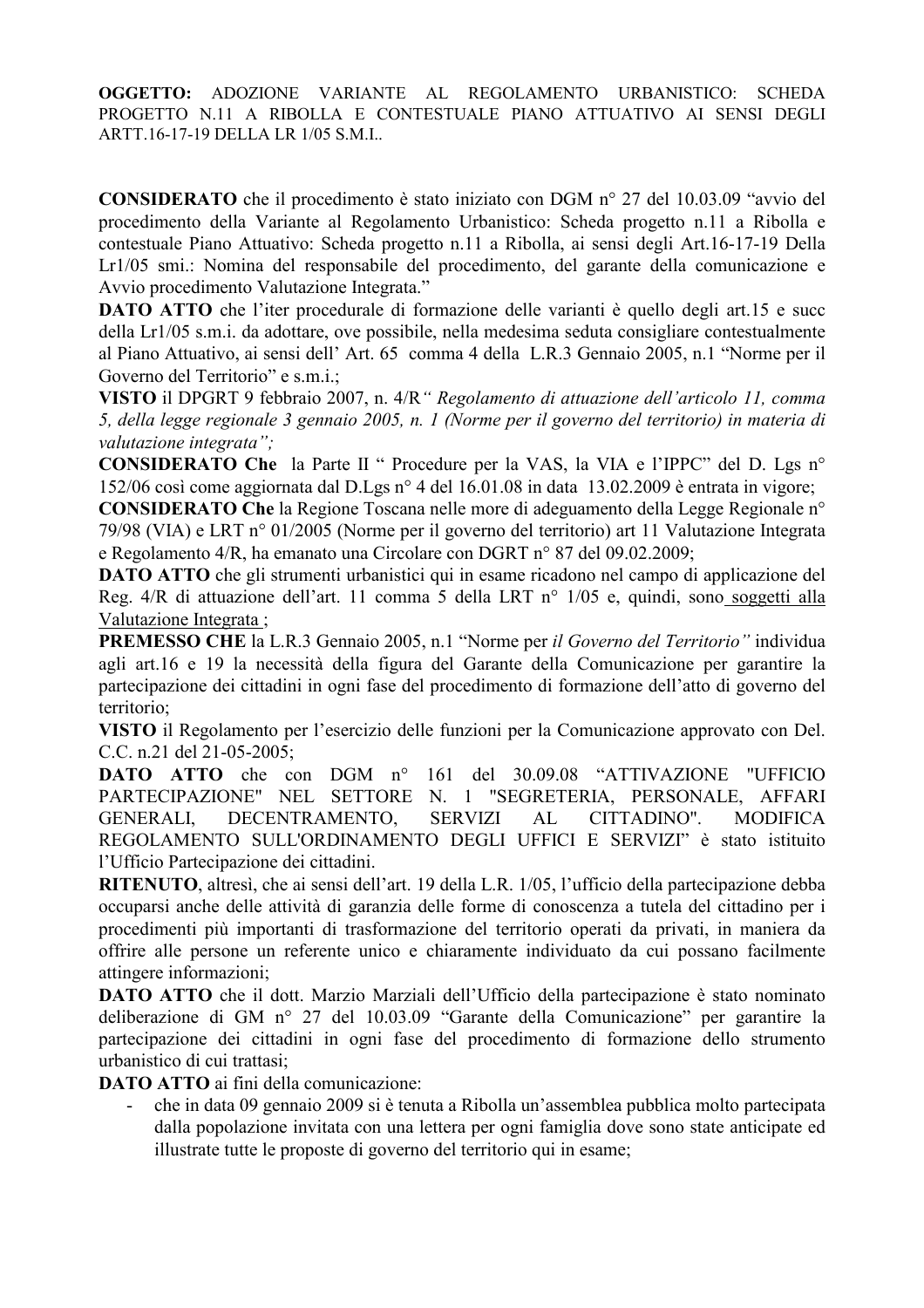- che dopo la consegna avvenuta in data 05.03.09 degli elaborati tecnici è stato emesso avviso della variante in formazione in data 11.03.09 prot 3533;

- che la variante e p.a. di cui trattasi sono stati oggetto di diversi comunicati stampa apparsi sui giornali locali e sul periodico del Comune che raggiunge tutte le famiglie residenti;

- che la variante ed il p.a. nonché le relazioni di sintesi di cui trattasi sono state messe a disposizione sui siti web del Comune preliminarmente alla presente adozione;

**DATO ATTO** ai fini del procedimento di valutazione:

- che con DGM nº 25 del 10.03.09 il Comune ha provveduto all'individuazione dell'Autorità Competente in materia di Valutazione Ambientale Strategica e Valutazione Integrata in applicazione della DGRT n° 87 del 09.02.09;

- che con DCC n° 24 del 03.05.2008 "Approvazione delle linee guida sulle modalità operative comunali per l'effettuazione della valutazione integrata di piani e programmi da approvare in Consiglio Comunale", il Comune si è dotato di uno strumento di lavoro in materia di valutazione integrata;

- che, si è svolto il processo di valutazione integrata, avviato con DGM nº 27 del 10.03.09 e proseguito con nota nº3890 del 17.03.2009 del responsabile del procedimento dr agr Gilberto Nelli attraverso la convocazione di una Conferenza dei servizi e l'invio ai soggetti interessati di tutta la documentazione in formato digitale;

**DATO ATTO** che sono stati invitati alla Conferenza dei servizi per dare il loro parere: Regione Toscana; Provincia di Grosseto; ATO n. 6 Ombrone; Soc Acquedotto del Fiora; ATO Rifiuti; Soc-COSECA; Autorità di Bacino Regionale Ombrone; Ufficio Regionale per la Tutela dell'Acqua e del Territorio di Grosseto (Genio Civile); ARPAT ; Az. U. S. L. n. 9 di Grosseto; Settore LL.PP.; Settore Polizia Municipale;

**DATO ATTO** che la Conferenza dei servizi tenutasi il 09.04.09 ha esaminato contestualmente sia la presente variante e piano attuativo sia la variante al R.U. e contestuale al P.S. per diverso dimensionamento residenziale in quanto trattasi di strumenti urbanistici correlati;

PRESO ATTO dell'esito favorevole con prescrizioni della suddetta Conferenza dei servizi di cui si allega il verbale al presente atto come parte integrante;

**PRESO ATTO** dei contributi pervenuti agli atti della Conferenza con nota nº 9316/N.60.30 del Genio Civile con nota nº 1067 del 07.04.09 dell'AATO 6 Ombrone e con nota nº 9253 del 07.04.09 dell'Acquedotto del Fiora spa che si allegano al verbale della C.s. come parte integrante:

VISTE le integrazioni presentate, in seguito agli esiti della Conferenza dei servizi e dei contributi pervenuti, dal proponente e dai progettisti in data 16.04.09 e dal geologo Dr.ssa Eleonora Reginelli prot n° 5406 e prot n° 5404:

**PRESO ATTO** che durante il prolungato periodo di tempo a disposizione di chiunque fosse interessato a manifestare le proprie osservazioni, eccetto le note sopra riportate, nulla è pervenuto agli atti del Comune;

RITENUTO che gli esiti della Conferenza dei servizi e del processo di valutazione intrapreso saranno assunti come prescrizioni vincolanti da osservare ai fini del rilascio dei titoli abilitativi finali:

**CONSIDERATO** che la superficie dell'U.t.o.e di Ribolla (TAV 6) individuata dalla cartografia attuale sulla disciplina degli insediamenti all'interno delle Utoe viene incrementata di un area entro il 10% consentito dall'art 20 delle NTA del Piano Strutturale vigente;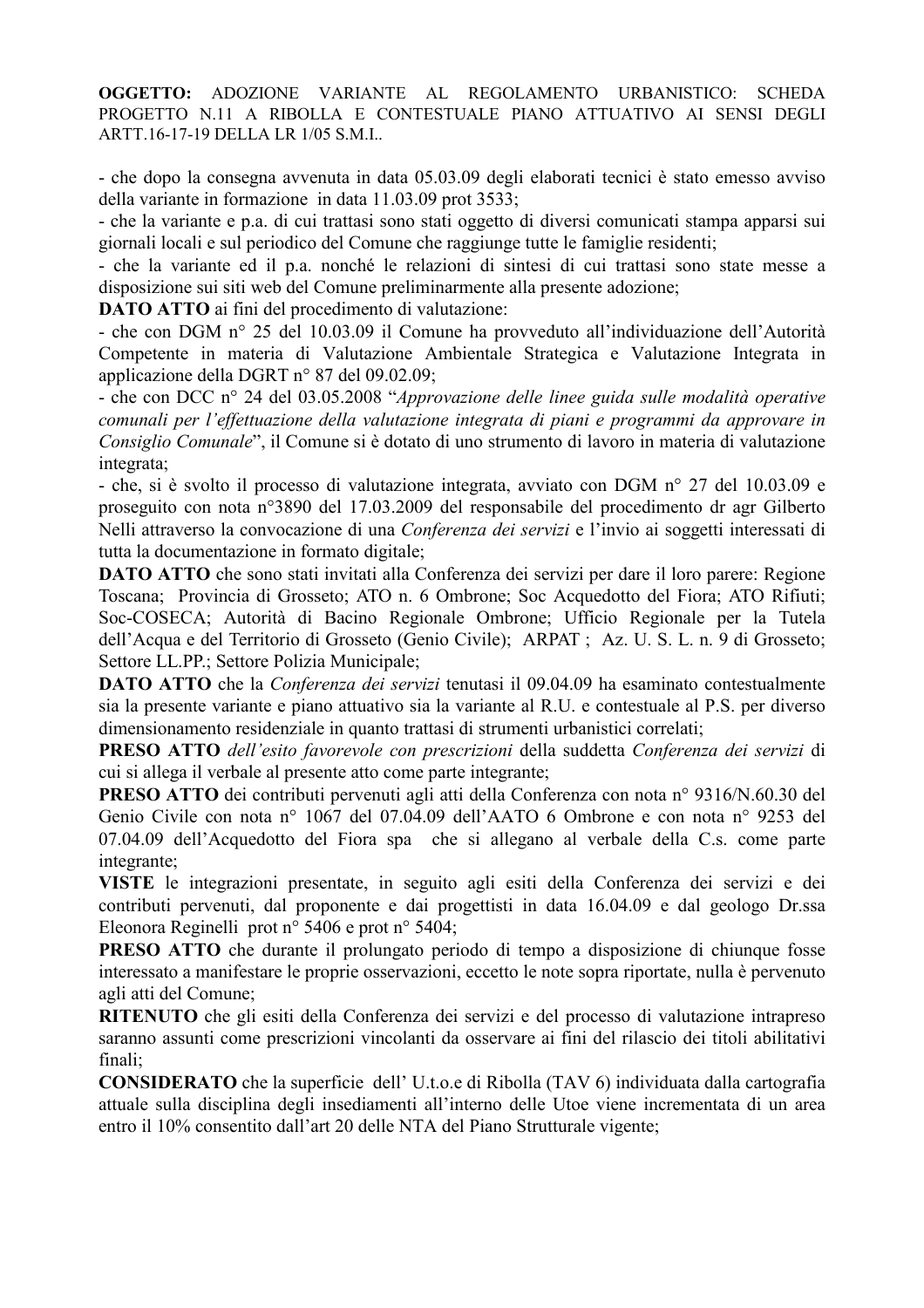DATO ATTO della trasmissione degli elaborati di Variante all'Ufficio Tecnico del Genio Civile in data 17.04.09 Ns Prot. 5538 e 5565 del 20.04.09, ai sensi dell'art.62 LRT 01/05 e del Regolamento n. 26/R del 27 aprile 2007 e allegato A punto 3 del Reg.26/R "Direttive per la formazione del Regolamento Urbanistico e relative varianti":

**DATO ATTO** che è stata presentata a firma della Dr.ssa Geologo Eleonora Reginelli certificazione prot 5550 del 20.04.09 sulle risultanze della verifica di coerenza al PAI ai sensi dell'art.24 delle NTA del PAI da trasmettere al Bacino Regionale Ombrone;

**DATO ATTO** dell'avvenuto deposito degli atti di Variante al Regolamento Urbanistico e P.A. all'Ufficio Tecnico del Genio Civile in data 20.04.09 ai nn. 1073 e 1074, ai sensi dell'art.62 LRT 01/05 e del Regolamento n. 26/R del 27 aprile 2007, e allegato A punto 3 del Reg.26/R;

**DATO ATTO** che in data 17.03.09 prot. n°3890, sono stati trasmessi gli elaborati di Variante con i quali è stato richiesto parere di competenza al Settore Lavori Pubblici;

**DATO ATTO** che in data 17.03.09 prot. n°3890, sono stati trasmessi gli elaborati di Variante con i quali è stato richiesto parere di competenza al Comando di Polizia Municipale del Comune di Roccastrada:

VISTA la DGM nº 58 del 16.04.09 in merito all'approvazione della relazione di sintesi e del processo sulla valutazione integrata;

VISTA la certificazione del 20.04.09 dal Responsabile del Procedimento ai sensi degli art.16 comma 1 della LR1/05, allegata al presente atto;

**DATO ATTO** che la variante di cui trattasi è in coerenza con le linee, indirizzi e norme del PTC della Provincia di Grosseto che si è espressa in sede di Conferenza dei servizi in data 09.04.09 e del PIT della Regione Toscana la quale è intervenuta alla conferenza solamente attraverso il Genio Civile con nota nº 93216/N.60.30 del 03.04.09;

VISTA la relazione di sintesi redatta a cura del Responsabile del Procedimento, allegata al presente atto e messa a disposizione dei soggetti interessati;

VISTO il rapporto redatto, ai sensi degli art.16 e 19 della LR1/05, del Garante della Comunicazione;

VISTI gli art.16-17 della L.R.3 Gennaio 2005, n.1 "Norme per il Governo del Territorio";

VISTO il DPGRT n. 27 aprile 2007, n. 26/R " Regolamento di attuazione dell'articolo 62 della legge regionale 3 gennaio 2005, n. 1 (Norme per il governo del territorio) in materia di indagini geologiche":

**DATO ATTO** che il Comune di Roccastrada è dotato di Piano Strutturale ai sensi della L.R. 5/95 e succ. modifiche, approvato in via definitiva con deliberazioni del C.C. n.38 Del 08/07/2000 e Del C.C.n.47 del 15/09/2004;

**CONSIDERATO** che il 31.07.02 è entrato in vigore il nuovo Regolamento Urbanistico Comunale che integra l'iter normativo del Piano regolatore generale;

VISTE le successive varianti al Regolamento Urbanistico approvate con deliberazioni del C.C.n.77 del 28/10/2004, Del C.C.n. 49 del 15/09/2004, Del C.C.n.51 del 15/09/2004, Del C.C.n.58 del 30/09/2004, Del C.C.n.18 del 21/05/2005, Del C.C.n.50 del 28/11/2005, Del C.C.n. 39 del 8/06/2006, Del C.C.n. 3 del 3/01/2007, Del C.C. n. 34 del 16/06/2007, Del. C.C. n. 40 del 30/06/2007, Del.CC 59 del 22.11.2007, Del CC 54 del 28.11.2008, Del CC 55 del 28.11.2008:

**DATO ATTO** che il Consiglio Comunale ha precedentemente, all'adozione della presente Variante, adottato la Variante al Regolamento Urbanistico contestuale al Piano Strutturale per diverso dimensionamento residenziale con la quale si dota l'UTOE di Ribolla di un nuovo numero di nuovi alloggi congruo per la variante in oggetto;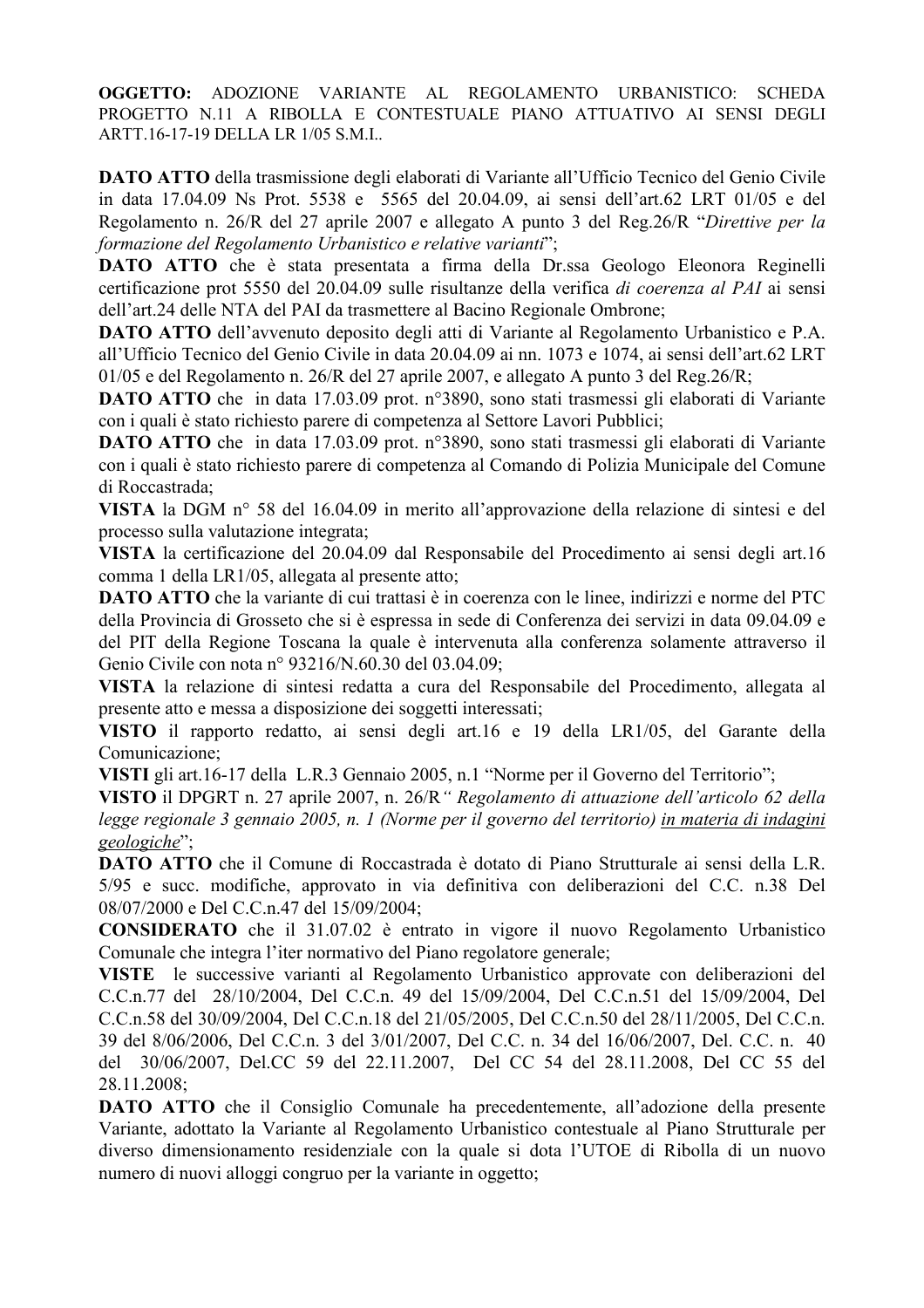DATO ATTO che ai fini della pianificazione comunale il quadro conoscitivo di riferimento deve intendersi quello già agli atti della Regione, della Provincia e di questo Comune con le integrazioni ogni volta inviate a seguito di approvazione di strumenti attuativi da parte di questa Amministrazione e integrato con gli esiti del monitoraggio degli effetti ex art 13 LRT nº 01/05 e s.m.i. approvato con DCC  $n^{\circ}$  31 DEL 10.06.08;

**DATO ATTO** che, non comportando il presente provvedimento previsione di spesa o diminuzione di entrata, è stato richiesto e ottenuto il solo parere in ordine alla regolarità tecnica espresso da parte del Responsabile del Settore nº 6 "Governo del Territorio, Sviluppo Sostenibile, ai sensi dell'art. 49 comma 1, del D. Lgs. 18/08/2000 n° 267;

VISTO il D.Lgs 163/06 e s.m.i.;

VISTO il D.Lgs n° 152/06 e s.m.i;

VISTA la Legge regionale 3 gennaio 2005, n. 1 (Norme per il governo del territorio) ed i suoi Regolamenti applicativi;

VISTI gli art. 42 e 48 del D.Lgs. 18.08.2000, n. 267;

VISTO il verbale della seduta consiliare;

CON voti n. 11 favorevoli e n. 1 contrari (Baccetti);

# **DELIBERA**

- $1)$ DI APPROVARE le premesse quale parte integrante e sostanziale della presente deliberazione;
- $2)$ **DI ADOTTARE** la Variante al Regolamento Urbanistico: Scheda progetto n.11 a Ribolla e contestuale Piano Attuativo: Scheda progetto n.11 a Ribolla, ai sensi degli Art.16-17-19 Della Lr1/05 smi. per le motivazioni descritte in premessa e secondo i contenuti dei sopra elencati elaborati, ai sensi degli art.16-17 della LR1/05;
- DI DARE ATTO che la suddetta variante e il piano attuativo sono formati dagli elaborati  $3)$ elencati nelle premesse e allegati al presente atto quale parte integrante e sostanziale a firma dei tecnici abilitati arch. Morini Marzio Flavio e arch. Montani Cristian;
- $4)$ **DI CONFERMARE** le norme della strumentazione urbanistica vigente qui non soggette a modifica e non in contrasto ai fini dell'efficacia della presente variante e del suo piano attuativo;
- DI DISPORRE che gli esiti della Conferenza dei servizi del 09.04.09 e del processo di  $5)$ valutazione intrapreso saranno assunti come prescrizioni ai fini dell'approvazione definitiva della presente variante, della stipula della convenzione e del rilascio dei titoli abilitativi finali:
- **DI DARE MANDATO** al Settore n° 6 "Governo del Territorio, Sviluppo Sostenibile" 6) di inviare copia della Variante adottata alla Giunta Regionale e alla Giunta Provinciale di Grosseto, ai sensi dell'art.17 comma 1 della LR1/05;
- DI DARE MANDATO al Settore LL.PP., con successivi propri atti, di disciplinare 7) l'eventuale trasferimento della proprietà e l'utilizzo delle particelle catastali di proprietà del Comune:
- DI DARE MANDATO al Garante della Comunicazione provvedere a dare ampia 8) diffusione del presente provvedimento anche in via telematica ai sensi della L.R. 1/05 ed ad inviarlo ai soggetti interessati;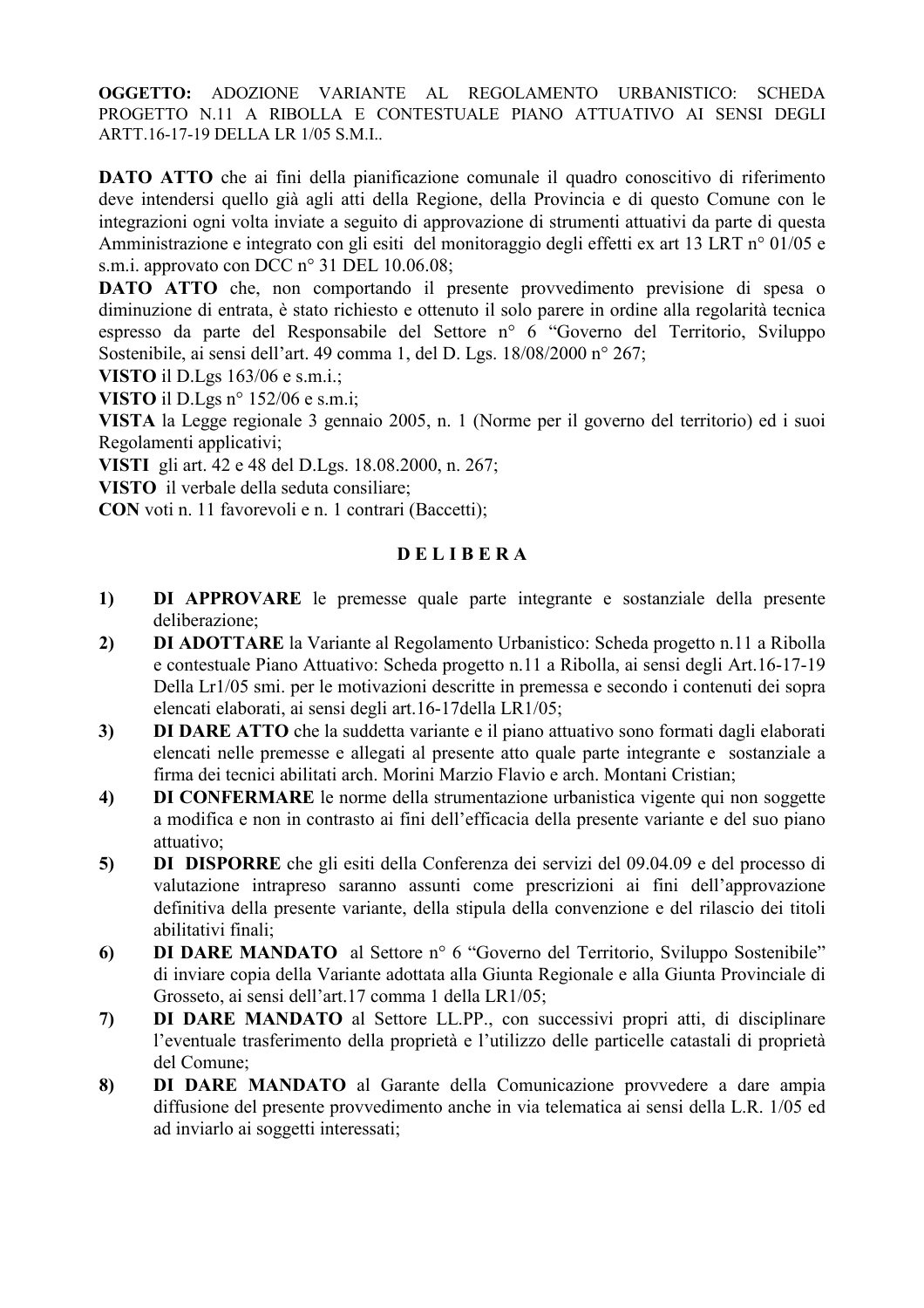9) DI DARE MANDATO all'Ufficio Segreteria di inviare il presente atto ai Settori del Comune n° 4, 5 e 6 nonché, provvedere alla pubblicizzazione prevista ai sensi dell'art.17 comma 2 (BURT) della LR1/05 successive modifiche ed integrazioni;

DI DICHIARARE il presente provvedimento immediatamente eseguibile con separata votazione riportante il seguente risultato: voti n. 11 favorevoli e n. 1 contrari (Baccetti).